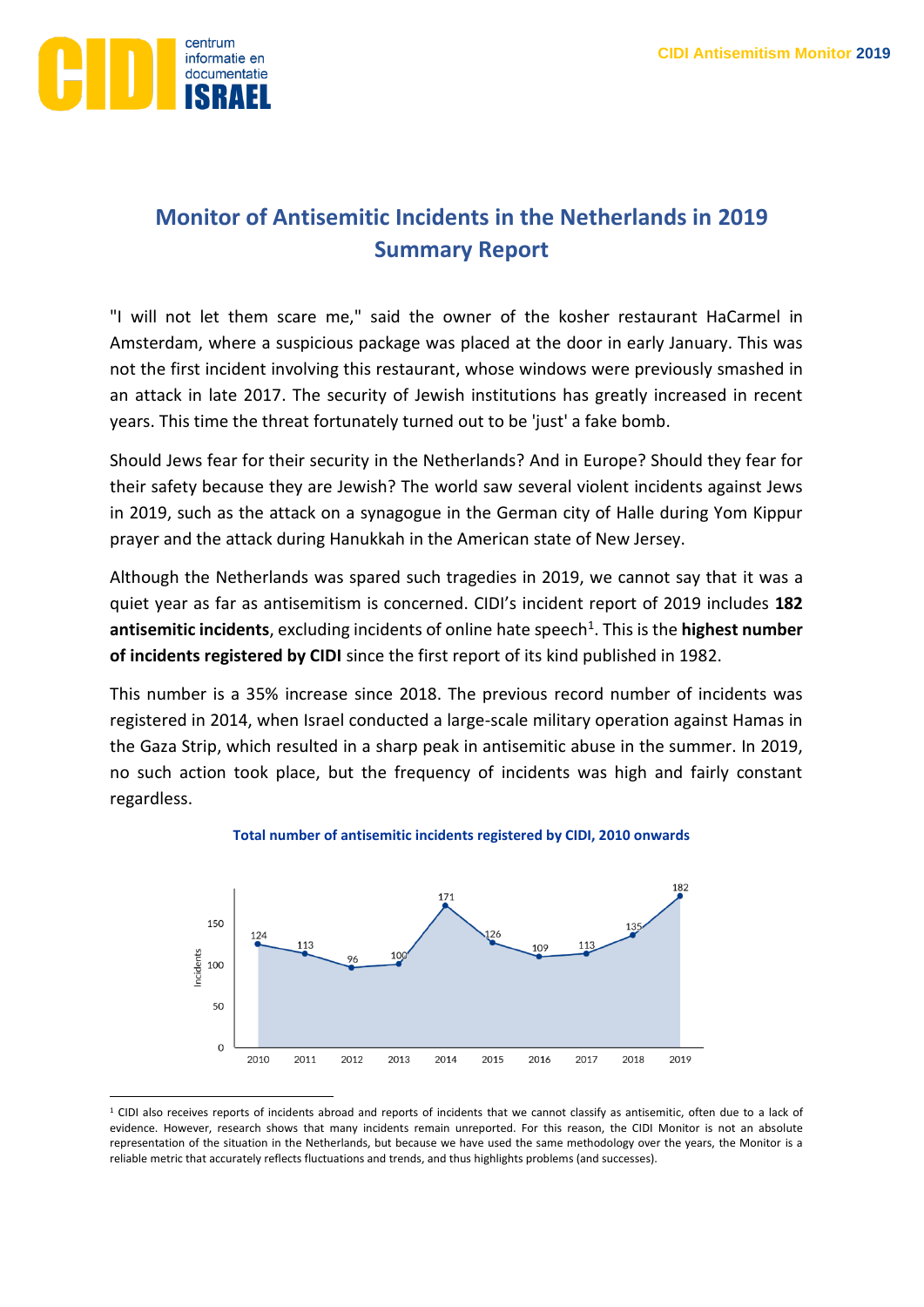# **Antisemitism online**

In addition to 182 incidents, CIDI recorded 127 examples of antisemitic hate speech on social media. The dividing line between racism online and 'in real life' is becoming increasingly blurred. In the recent years, CIDI has witnessed a shift in antisemitic activity to the digital sphere. The assumption that this is an improvement is a dangerous one, however.

For the past three years, CIDI has been registering online antisemitism in addition to our traditional monitor. Incidents in the online domain are dealt with separately in this monitor, because it is impossible for us to track them systematically, which prevents us from estimating the full extent of the situation<sup>2</sup>. CIDI regularly and increasingly receives reports of antisemitism on social media, but we do not seek out online antisemitism ourselves. We advise the people who report, and take actions such as legal steps, ensuring removal and more. This requires a considerable amount of our daily attention.

### What constitutes an incident?

An incident is an occurrence of an antisemitic act, which may be a repeated event. For instance, when the same person verbally abuses a number of people because of their (alleged) Jewish identity in the same way, this is counted as one incident, even when there are multiple victims. This prevents a biased measurement of antisemitic occurrences. However, it also means that large-scale incidents contribute the same to totals as less significant ones.

### **A Closer Look at the figures**

The incidents have been divided into categories. In the category *Real Life* we recorded a doubling in the number of antisemitic incidents. These concern antisemitic interactions in person. We recorded 61 'real life' incidents in 2019, compared to 27 in 2018, an increase of 126 percent. Verbal abuse has never been more frequent than in 2019. It is the highest number of antisemitic verbal abuse ever measured.



#### **Incidents by category, 2018-2019**

 $^2$  CIDI does not record online antisemitic hate speech in a comprehensive manner. The vast number of such expressions simply makes this impossible. In order to grasp the scope of the problem better, CIDI is currently collaborating with international research agency Kantar in a study of antisemitic hate on social media.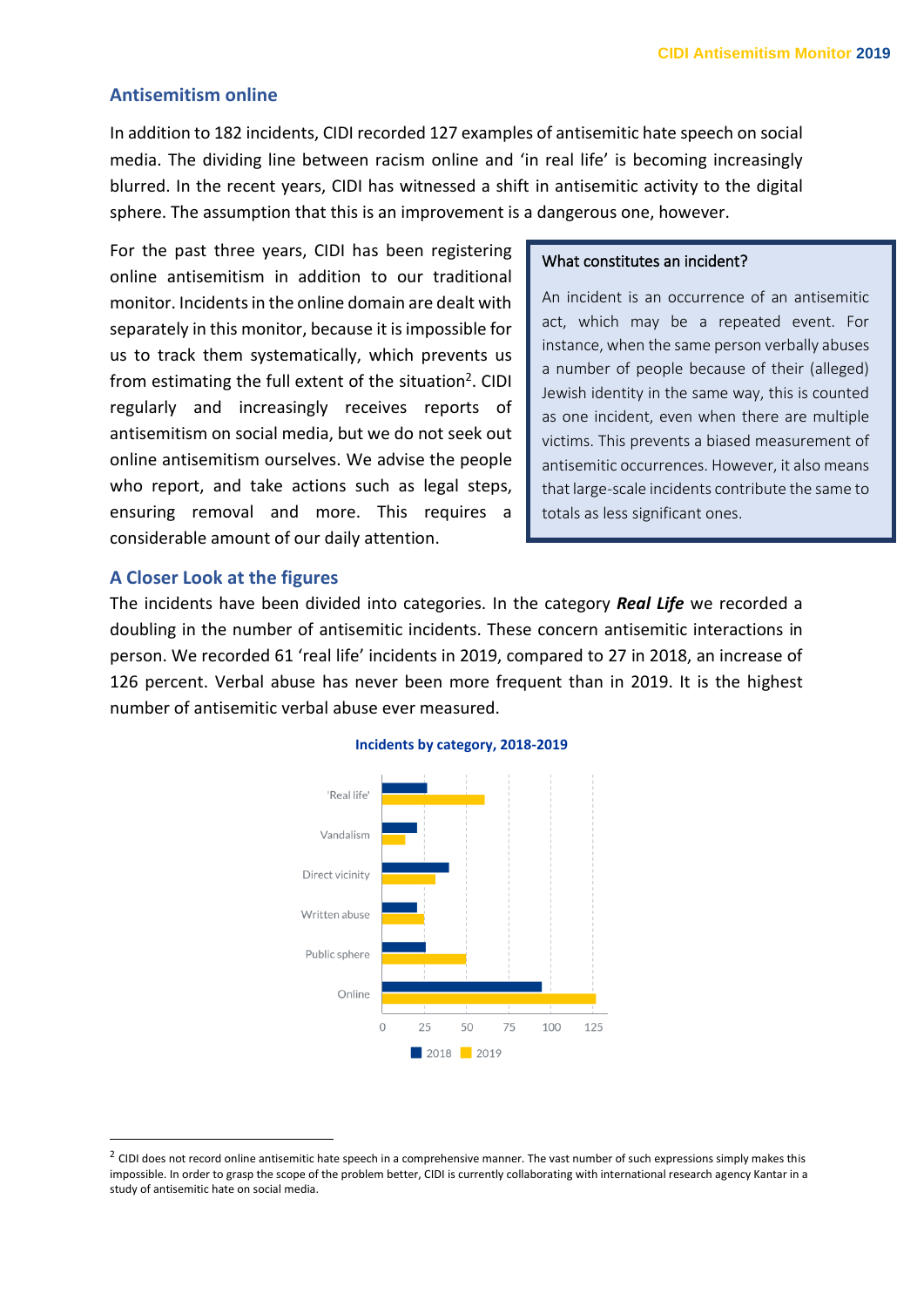The number of antisemitic incidents in the category *Public Sphere* has almost doubled, an increase of 92 percent; 26 in 2018 versus 50 incidents in 2019. In the subcategory 'Sport', incidents have tripled from 5 to 16. Antisemitic chants by soccer fans accounted for the vast majority of the increase. Within the category 'Public Sphere', the subcategory 'Demonstrations' also grew explosively, from 5 to 18 incidents. The BDS demonstrations on Dam Square in Amsterdam turned out to be fertile ground for antisemitic expressions.

## What we cannot count

Providing evidence remains a major challenge when registering incidents. Two examples for illustration:

A family is convinced about the underlying antisemitic motives of a violent incident against them. As CIDI cannot confirm (nor disprove) this, we could not include the incident in the Monitor.

Auschwitz images were sold for decoration via the online shop *Bol.com*. A disgusting case, which took considerable effort to have it removed. This incident is not included in the Monitor either.

The number of written antisemitic abuse (letters, e-mail messages) rose to 25 incidents compared to 21 in 2018. Here, too, we observe a medium shift: what was once sent by letter and e-mail is now often expressed via social media.

Numbers alone do not tell the whole story. For instance, reports of *Far-Right* antisemitism have slightly decreased. However, such political antisemitism takes place overwhelmingly on the Internet, on discussion platforms and on social media. Besides, reporters of 'ordinary' incidents often do not know what the perpetrator's

### political views are.

A promising decline in the number of incidents can be seen in two categories: the number of incidents in the immediate vicinity (with neighbours, at school and at work) fell from 40 in 2018, to 28 in 2019. In the category of vandalism (destruction and graffiti), the number of registered incidents fell from 21 in 2018, to 14 in 2019. This contrasts with developments in other countries, where several desecrations of graves have been reported. Unfortunately, the year 2020 started with a grave desecration in the Dutch town Dordrecht. This might be "copycat" behaviour. Such phenomena of mutual influences are well-known.

# **Working Definition of Antisemitism and Criticism of Israel**

In the past year, the discussion about th[e IHRA's working definition of antisemitism](https://www.holocaustremembrance.com/working-definition-antisemitism) has flared up again. The European Parliament and many countries such as Germany and France have adopted this definition. The Dutch Parliament and some city councils (including Amsterdam) have also adopted the definition, as a non-legally binding instrument. In plain language, this means that the definition provides a reference for policymakers to determine whether a statement, behaviour, or situation is antisemitic in nature. Not everyone is happy with the definition, and this is mainly related to where the boundary lies between criticism of Israel and antisemitism, and to comparisons between events now and the Holocaust. CIDI firmly believes that the IHRA Working Definition is a useful instrument for recognizing and consciously dealing with antisemitism.